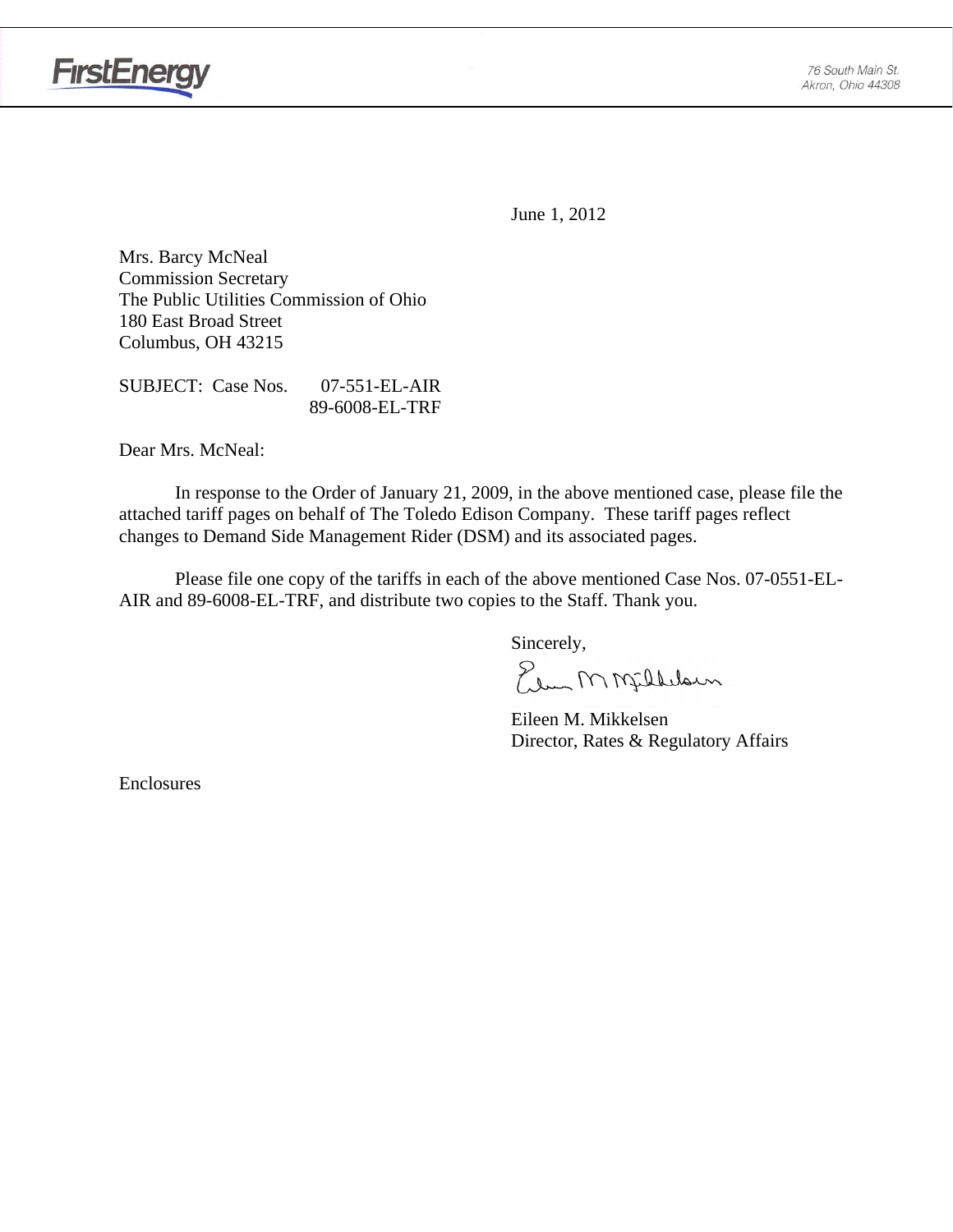### **TABLE OF CONTENTS**

The following rates, rules and regulations for electric service are applicable throughout the Company's service territory except as noted.

|                                                      | <b>Sheet</b> | <b>Effective</b><br><b>Date</b> |
|------------------------------------------------------|--------------|---------------------------------|
| <b>TABLE OF CONTENTS</b>                             | 1            | $07 - 01 - 12$                  |
| <b>DEFINITION OF TERRITORY</b>                       | 3            | 01-23-09                        |
| <b>ELECTRIC SERVICE REGULATIONS</b>                  | 4            | 12-04-09                        |
| <b>ELECTRIC SERVICE SCHEDULES</b>                    |              |                                 |
| Residential Service (Rate "RS")                      | 10           | $01 - 23 - 09$                  |
| General Service - Secondary (Rate "GS")              | 20           | $01 - 23 - 09$                  |
| General Service - Primary (Rate "GP")                | 21           | $01 - 23 - 09$                  |
| General Service - Subtransmission (Rate "GSU")       | 22           | 01-23-09                        |
| General Service - Transmission (Rate "GT")           | 23           | 01-23-09                        |
| <b>Street Lighting Provisions</b>                    | 30           | 01-23-09                        |
| Street Lighting (Rate "STL")                         | 31           | 06-01-09                        |
| Traffic Lighting (Rate "TRF")                        | 32           | 01-23-09                        |
| Private Outdoor Lighting (Rate "POL")                | 33           | 06-01-09                        |
| <b>MISCELLANEOUS CHARGES</b>                         | 75           | $01 - 23 - 09$                  |
| <b>OTHER SERVICE</b>                                 |              |                                 |
| <b>Partial Service</b>                               | 52           | $01 - 01 - 06$                  |
| Residential Renewable Energy Credit Purchase Program | 60           | 10-01-09                        |
| <b>Cogeneration and Small Power Producer</b>         | 70           | $01 - 01 - 03$                  |
| <b>Interconnection Tariff</b>                        | 76           | $01 - 01 - 09$                  |
| <b>PIPP Customer Discount</b>                        | 80           | 06-01-11                        |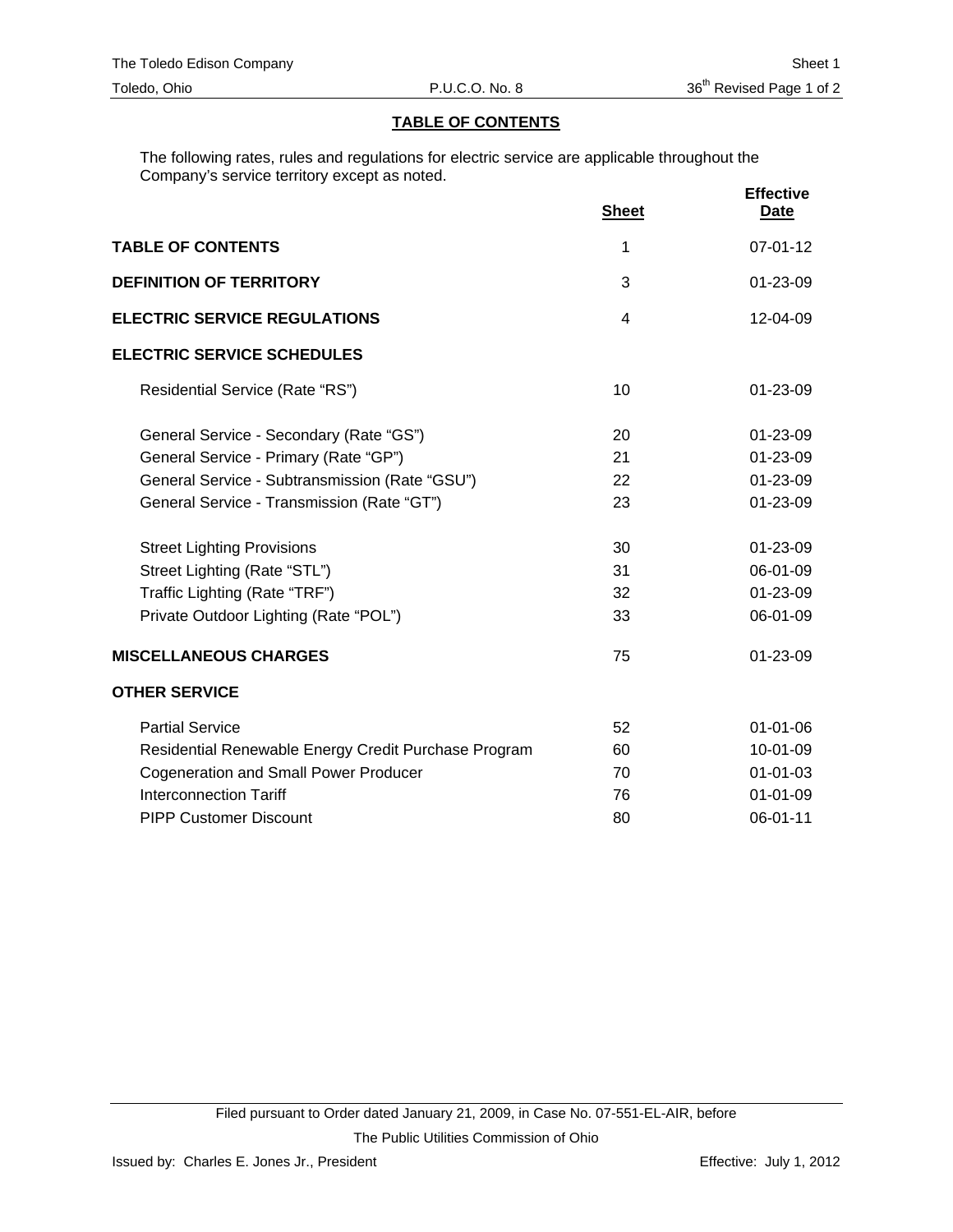# **TABLE OF CONTENTS**

| <b>RIDERS</b>                                          | <b>Sheet</b> | <b>Effective</b><br>Date |
|--------------------------------------------------------|--------------|--------------------------|
| Summary                                                | 80           | 09-01-11                 |
| <b>Residential Distribution Credit</b>                 | 81           | $05 - 21 - 10$           |
| <b>Transmission and Ancillary Services</b>             | 83           | 09-10-10                 |
| <b>Alternative Energy Resource</b>                     | 84           | 04-01-12                 |
| <b>School Distribution Credit</b>                      | 85           | 06-01-09                 |
| <b>Business Distribution Credit</b>                    | 86           | 01-23-09                 |
| <b>Hospital Net Energy Metering</b>                    | 87           | 10-27-09                 |
| Economic Development (4a)                              | 88           | 01-23-09                 |
| <b>Universal Service</b>                               | 90           | 12-20-11                 |
| State kWh Tax                                          | 92           | 01-23-09                 |
| <b>Net Energy Metering</b>                             | 93           | 10-27-09                 |
| Delta Revenue Recovery                                 | 96           | 04-01-12                 |
| Demand Side Management                                 | 97           | 07-01-12                 |
| Reasonable Arrangement                                 | 98           | 06-01-09                 |
| <b>Distribution Uncollectible</b>                      | 99           | 04-01-12                 |
| Economic Load Response Program                         | 101          | 06-01-11                 |
| Optional Load Response Program                         | 102          | 06-01-11                 |
| <b>Generation Cost Reconciliation</b>                  | 103          | 04-01-12                 |
| Fuel                                                   | 105          | 12-14-09                 |
| Advanced Metering Infrastructure / Modern Grid         | 106          | 04-01-12                 |
| Line Extension Cost Recovery                           | 107          | 04-01-12                 |
| <b>Delivery Service Improvement</b>                    | 108          | $01 - 01 - 12$           |
| <b>PIPP Uncollectible</b>                              | 109          | 04-01-12                 |
| Non-Distribution Uncollectible                         | 110          | 04-01-12                 |
| <b>Experimental Real Time Pricing</b>                  | 111          | 06-01-12                 |
| <b>Experimental Critical Peak Pricing</b>              | 113          | 06-01-12                 |
| <b>Generation Service</b>                              | 114          | 06-01-12                 |
| Demand Side Management and Energy Efficiency           | 115          | $01 - 01 - 12$           |
| <b>Economic Development</b>                            | 116          | 04-01-12                 |
| <b>Deferred Generation Cost Recovery</b>               | 117          | 06-01-09                 |
| Deferred Fuel Cost Recovery                            | 118          | $01 - 01 - 11$           |
| Non-Market-Based Services                              | 119          | 06-01-12                 |
| <b>Residential Deferred Distribution Cost Recovery</b> | 120          | $01 - 01 - 12$           |
| Non-Residential Deferred Distribution Cost Recovery    | 121          | $01 - 01 - 12$           |
| <b>Residential Electric Heating Recovery</b>           | 122          | $01 - 01 - 12$           |
| <b>Residential Generation Credit</b>                   | 123          | 09-01-11                 |
| <b>Delivery Capital Recovery</b>                       | 124          | 04-01-12                 |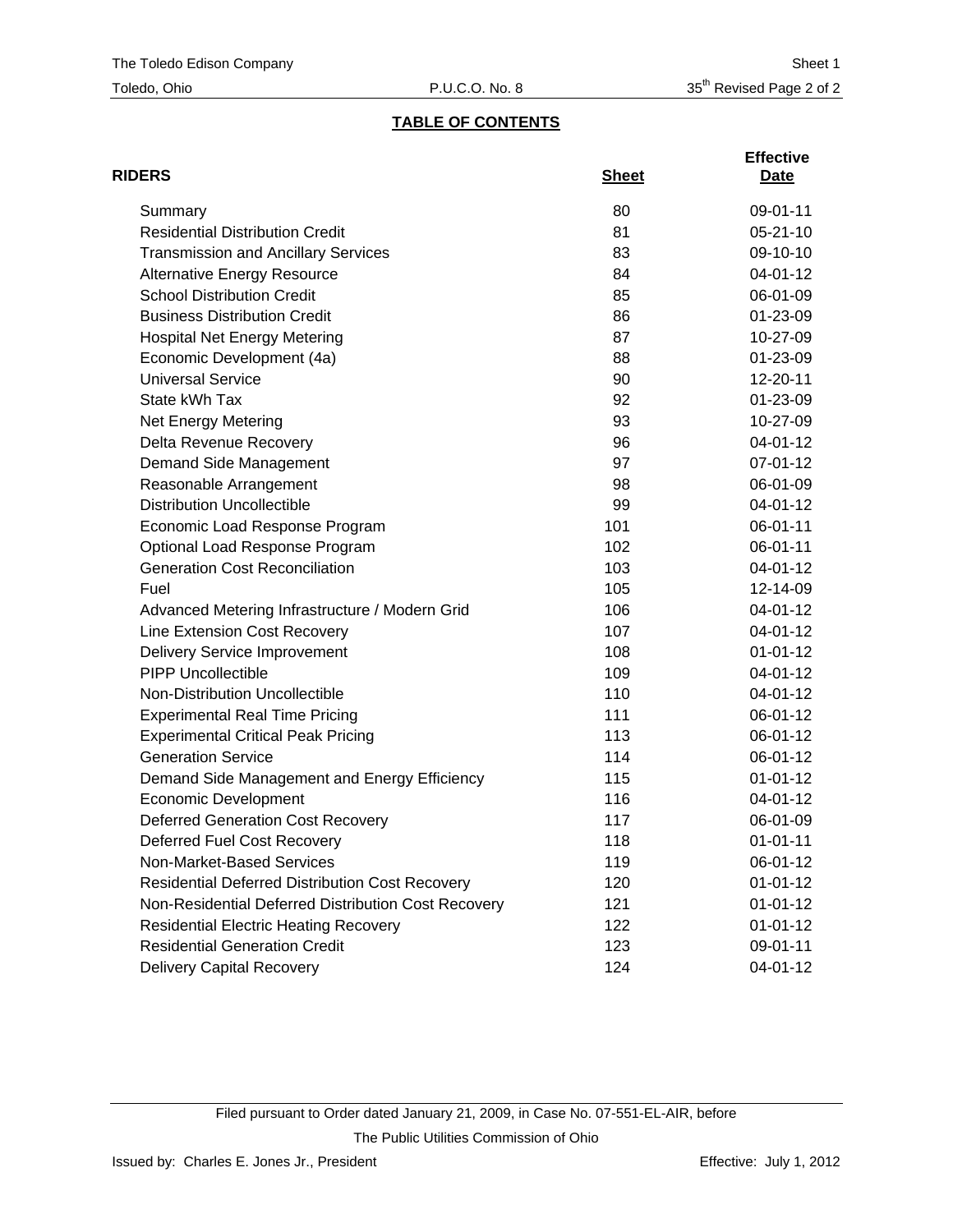### **RIDER DSM Demand Side Management Rider**

## **APPLICABILITY:**

A Demand Side Management ("DSM") Charge shall be applied to each kilowatt-hour ("kWh") delivered during a billing month to all retail customers taking service under Rate Schedule RS. The DSM Charge is not avoidable to customers during the period the customer takes electric generation service from a certified supplier.

## **RATES:**

On the Effective Date ("ED"), the DSM Charge shall be 0.010¢, and shall be adjusted semi-annually based on the following formula:

DSM Charge =  $((ADB - ADFIT) \times CC + AMORT + RA) / PS \times [1 / (1-CAT)],$  rounded to the fifth decimal place.

Where:

 $ADB =$  The net accumulated balance of the residential demand side management costs deferred by the Company, including applicable Carrying Costs ("CC"). Residential demand side management costs that are deferred shall include all DSM program costs incurred for programs contemplated in the Settlement Stipulation approved in PUCO Case Nos. 05- 1125-EL-ATA, 05-1126-EL-AAM and 05-1127-EL-UNC, all reasonable administrative costs to conduct such DSM programs and lost distribution revenues until included in the Company's tariffs established in a subsequent rate case.

> The initial ADB will be based on the Company's filing in Case No. 07-551-EL-AIR, with all subsequent ADB's being based on the deferred balance at each March 31 and September 30 thereafter.

- $ADFIT = The accumulated deferred income tax associated with the ADB.$
- AMORT = The ADB amortized over a three year period. However in no case will the amortization period extend beyond December 31, 2012. Any ADB at April 30, 2012 will be collected over the RHY effective July 1, 2012.
- RA = The net over or under collection of the RC during the Recovery Half-Year ("RHY"), plus Carrying Costs. A positive RA reflects an under collection of the RC.
- PS = The Company's forecasted kWh retail sales during the RHY for customers taking service under Rate Schedule RS.
- CAT = The Commercial Activity Tax rate as established in Section 5751.03 of the Ohio Revised Code.
- $CC =$  The return earned on the RC and RA, which shall be calculated by multiplying the RC and RA by the Company's cost of debt.
- $RHY =$  The calendar half-year in which the then current DSM Charge is collected. The RHY commences on January 1 and July 1, immediately following the determination of the ADB as of September 30 or March 31 for such DSM Charge.